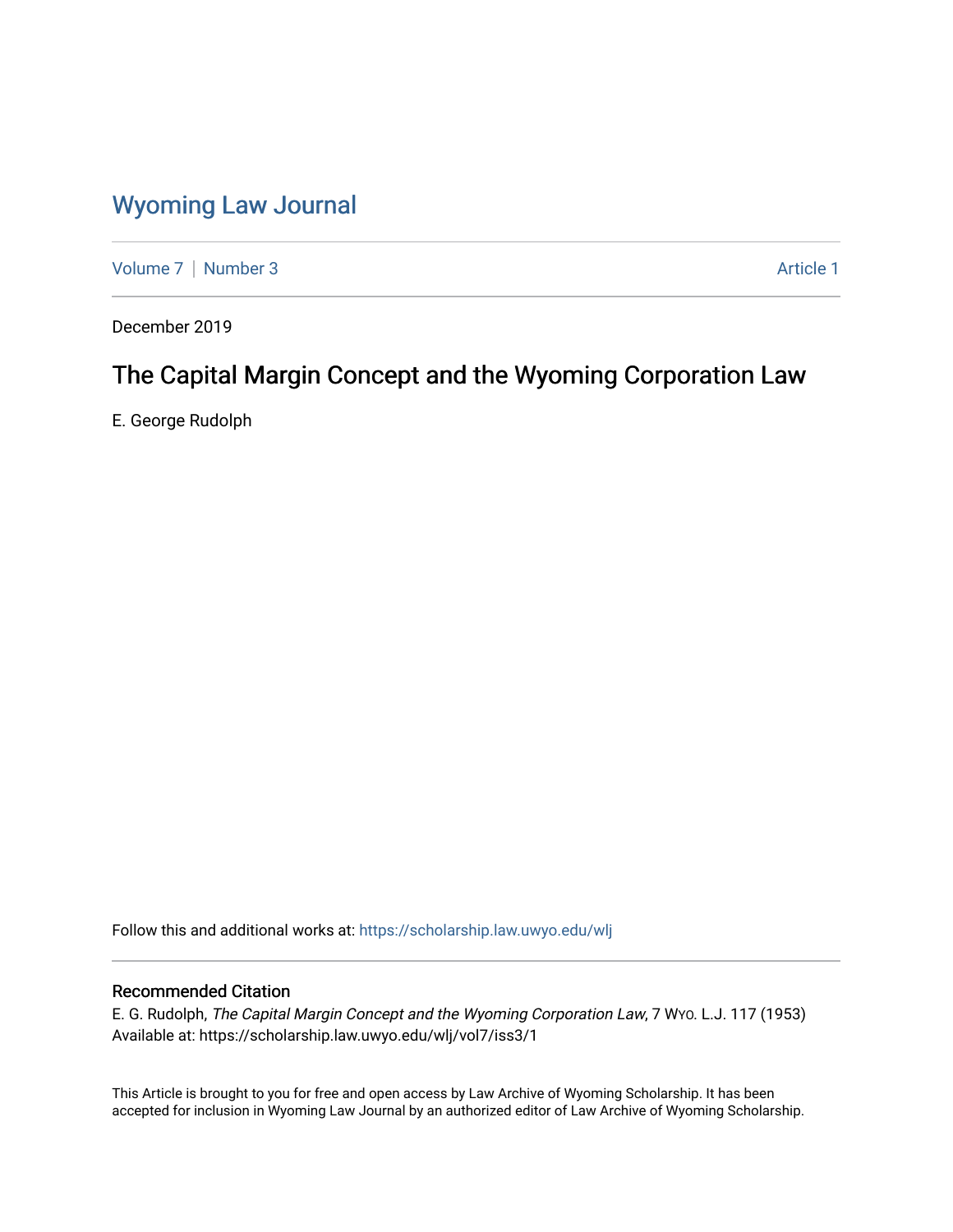### THE CAPITAL MARGIN **CONCEPT AND** THE WYOMING CORPORATION LAW

#### **E.** GEORGE RUDOLPH\*

It has recently been suggested that corporation statutes must affirmatively provide for authorized procedures and devices in considerable detail because of the negative attitude demonstrated by courts in holding various innovations in corporate organization illegal in the absence of express statutory authorization,<sup>1</sup> Whether this judicial attitude results from a basic mistrust of corporations, or whether it is merely the inevitable result of the inadequacy of conventional contract or agency law to take care of the needs of corporations, we need not pause to consider. In any event most modern corporation statutes contain rather complete provisions concerning forms of organization and reorganization and permissible activity in the conduct of the corporation's business and the management of its internal affairs. In this respect the Wyoming Statute, by comparison with others, seems inadequate to meet the needs of the corporation and its legal advisor. This deficiency is most serious in the area of corporate finance and especially, with respect to the stockholders' investment.

Before discussing the particular problems arising in this field it seems desirable, even at the risk of being overly elementary, to restate in general terms the capital margin theory.2 Originally all stock was par value stock, and a corporation could begin business only after its entire authorized stock had been issued and payment for it received. Under this state of the law the capital figure in the charter or articles of incorporation represented a required total of net assets at the outset of corporate existence, and it could logically be suggested that this margin was intended for the protection of the corporation's creditors, serving as a substitute for the personal liability of the proprietors. From this it followed that the corporation's net assets could not be reduced below this amount by distributions to shareholders while the corporation continued in business. Of course, the assets might be so reduced involuntarily through unfavorable business operations, and in that event the stockholders would not be required to restore the margin since that would be inconsistent with the theory of limited liability. Two rather early innovations in the general corporation statutes pretty well destroyed this capital margin concept in its original form. The first of these was the elimination of the requirement that all or any substantial part of the capital stock must be paid in as a condition precedent to doing business, and the second was the authoriza-

**<sup>\*</sup>** Associate Professor, College of Law, University of Wyoming.

**<sup>1.</sup>** Kenneth. K. Luce, *Trends in Modern Corporation Legislation,* **50** Mich. L. R. **1291 (1952).** 2. See Ballantine and Hills, *Corporate Capital and Restrictions Upon Dividends,*

**<sup>23</sup>** Calif. L. R. **229 (1935).**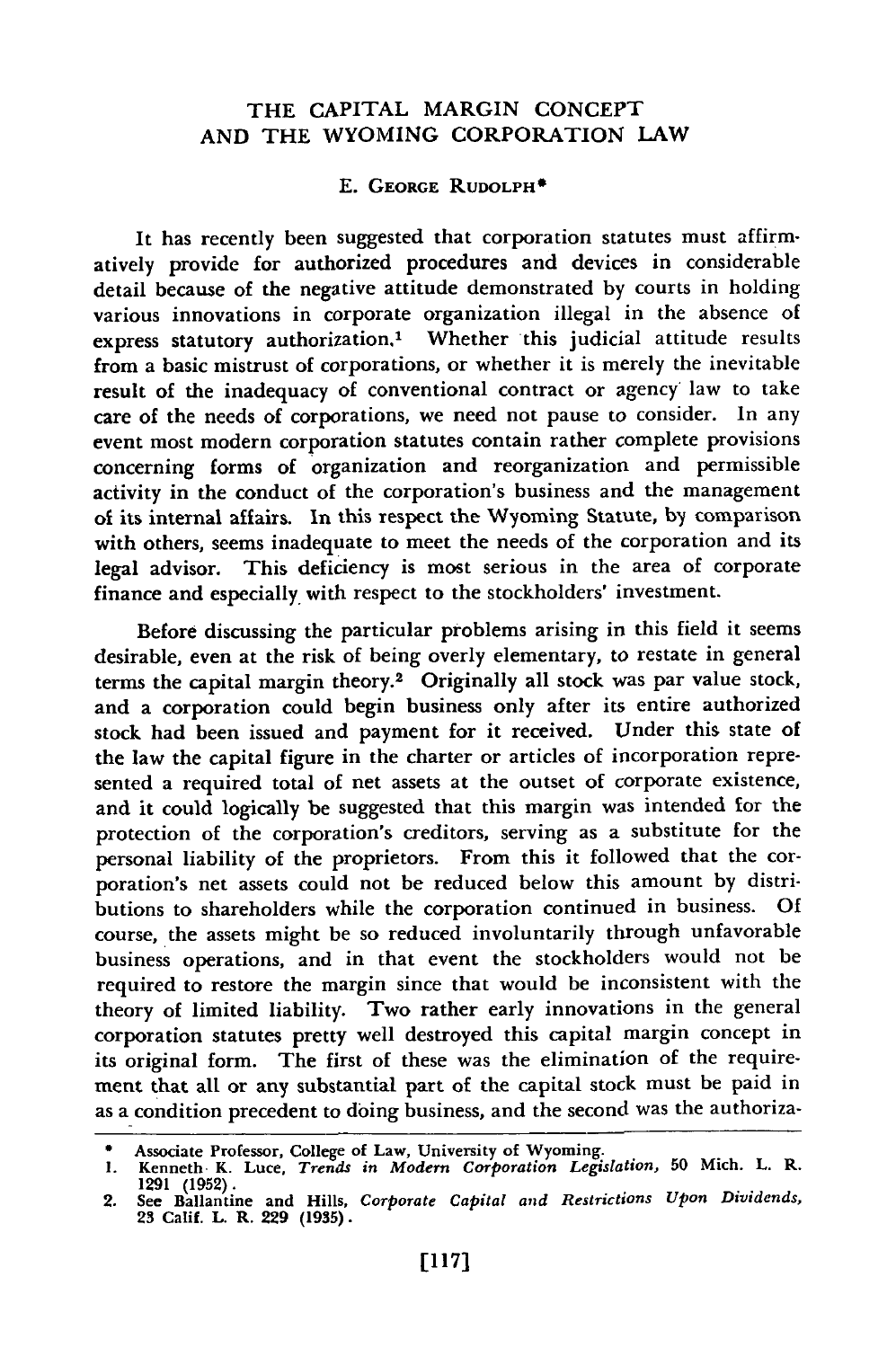tion of no par stock. Thus a corporation no longer needs to be provided with any original minimum of net assets, nor does each share of stock represent a definite and uniform contribution to such assets. Most modern corporation statutes none-the-less contain rather elaborate provisions retaining the capital margin theory so far as it can be made consistent with these other propositions. It is in such provisions that the Wyoming Statute is so notably lacking.

It shall be the plan of this paper to compare the Wyoming Statute with others, in particular the Model Business Corporation Act, on the questions and then to determine if the gaps and omissions which appear in the Wyoming Statute can be filled by reference to case law, or whether, on particular questions, the silence of the statute itself affords an answer, and finally in this way to determine the irreducible minimum of unanswerable questions under the present Wyoming law.

#### **CREATION OF THE CAPITAL MARGIN**

The Model Act provides that shares having a par value shall be issued for such consideration, not less than the par value, as shall be fixed **by** the directors, and shares without par value shall be issued at such consideration as may be fixed **by** the directors from time to time unless the right to fix such consideration is reserved to the shareholders **by** the Articles of Incorporation.3 The Act then provides that on the issuance of par value shares "stated capital" shall be increased **by** the par value of such shares, and the consideration over and above the par value, if any, received for such shares shall be credited to "capital surplus." On the issuance of shares without par value the entire consideration received is to be credited to "stated capital" except that the directors may credit not more than twenty-five per cent of such consideration to "capital surplus."<sup>4</sup>

Leaving aside for the moment the significance of "stated capital" and "capital surplus," the only legal requirement in the above provisions would seem to be that par value shares must be issued for a consideration not less than par. While the Wyoming statute contains no similar requirement, the omission is probably not fatal to the proposition. In the first place, such a rule seems to be assumed by the provision of Section 44-126<sup>5</sup> authorizing the directors to issue stock for property "to the amount of the value thereof" and providing that such stock shall be fully paid and nonassessable. Secondly, the requirement for the payment **of** full par value has most often been invoked to hold shareholders of an insolvent corporation liable to the corporation's creditors for the difference between the price they paid for their shares and the par value of such shares. For the purpose of such liability an express statutory requirement for the payment of full

**<sup>3.</sup>** The Model Business Corporation Act, Section 17. The Act has been published as Vol. VI, No. **I** of The Business Lawyer.

<sup>4.</sup> Ibid. Section **19.**

**<sup>5.</sup>** References throughout the paper to statutory sections shall be to Wyoming Compiled Statutes, 1945, unless otherwise noted.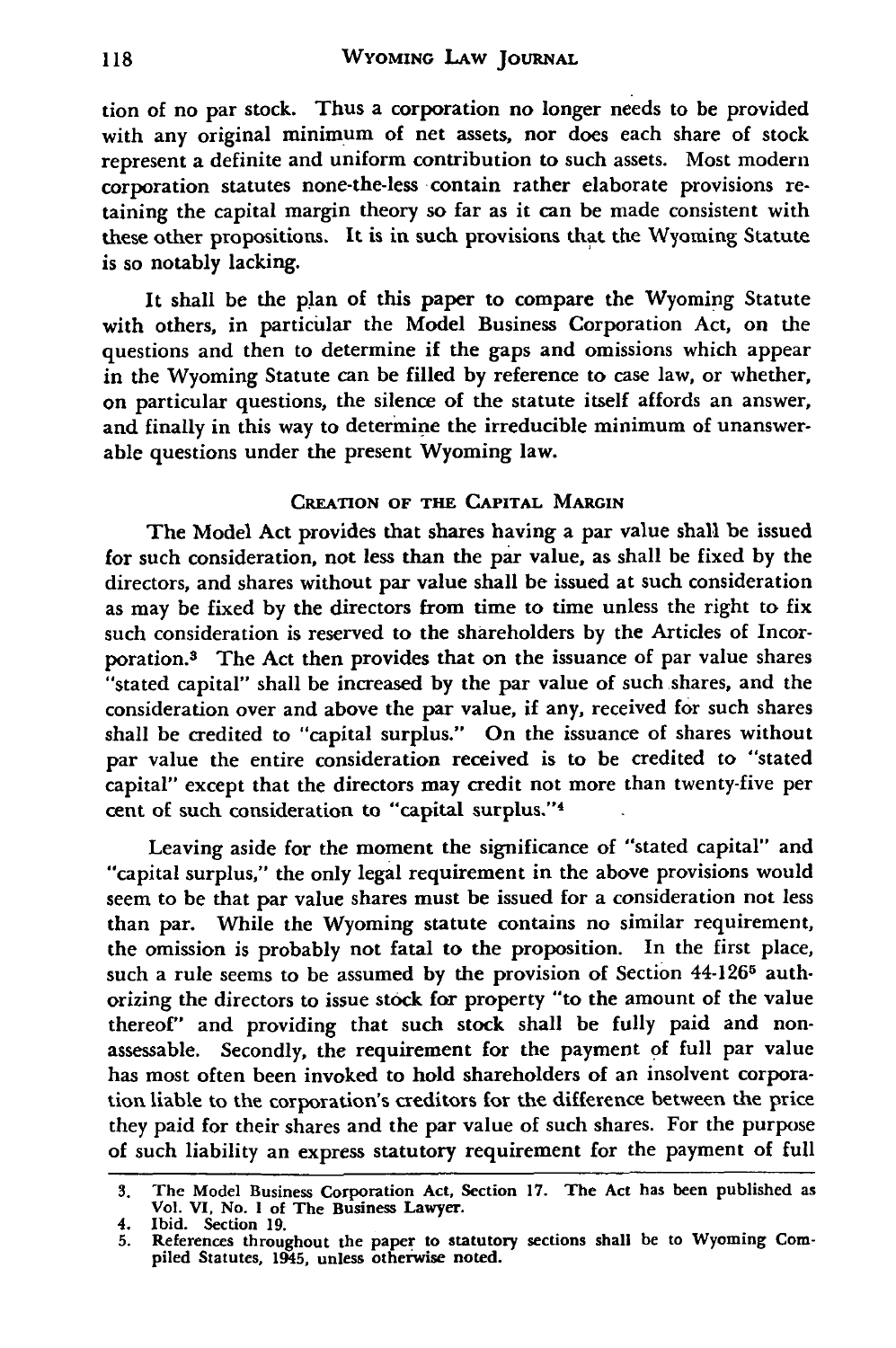par is probably not necessary, since the liability is generally predicated on either the "trust fund theory" or the "fraud theory," the former purportedly being grounded in equity and the latter in the common law.<sup>6</sup> Futhermore, there would seem to be no purpose served **by** the statute making any provision for par value shares unless some such liability was intended.<sup>7</sup>

However, doubt may be cast on the validity of this conclusion under the Wyoming law by a reference to legislative history. At one time the Wyoming statute did contain an express provision imposing such a liability on shareholders in favor of the corporation's creditors.8 This provision was eliminated by the amendment of **19399** and, of course, it can be argued with considerable logic that the legislature, in doing this, intended to eliminate the liability. A more definite answer to this problem must await further action by either the Supreme Court or the Legislature.

Before leaving the subject of the issue price of shares, it should be noted that other shareholders as well as creditors have an interest in this. The rights, if any, of persons becoming shareholders after the issuance of the shares in question are generally measured by the difference between the par value of such shares and the amount actually paid for them, on the theory, apparently, that such later shareholders rely on the payment of the full par value of all previously issued shares when they purchase.10 On the other hand, the rights of existing shareholders, with respect to the price of later issues, are generally based on the actual value of the shares rather than the par value, since a sale below actual value will dilute their interest regardless of the par value, whereas a sale at less than par will not injure them in any manner, providing that it is not also below actual value.<sup>11</sup> There are some instances in which a proposed issue at less than

- 
- on the "fraud theory" is Hospes v. Northwestern Mfg. and Car Co., 48 Minn. 174, 50 N.W. 1117 (1892) which speaks of putting the liability "upon the ground of fraud, and applying the old and familiar rules of law upon that apparently interpreted it to include also the difference between the agreed price<br>and the par value.
- 9. Session Laws of Wyoming 1939, Ch. 62, Section 10. The original provision may be<br>1981 Session Laws of Wyoming Compiled Statutes 1931, Section 28-127.<br>10. See Old Dominion Copper Co. v. Bigelow, 203 Mass. 159, 89 N.E. 193
- appended does not correctly summarize the holdings of the Bigelow case since<br>technically the cause of action under the doctrine is in the corporation for breach<br>of the promoters' fiduciary duty. But in spite of that it is Pac. 35 (1918) refused to enforce any liability on the suit of later shareholders when<br>their stock was worth the amount they paid regardless of the original overvaluation<br>of the property exchanged for the promoters' shares
- 

<sup>6,</sup> See Scoville v. Thayer, 105 U.S. 143, 26 L.Ed. 968 (1881) in which the court was dealing with a Kansas corporation but none-the-less applied the "trust fund theory" as the equitable doctrine of the United States Supreme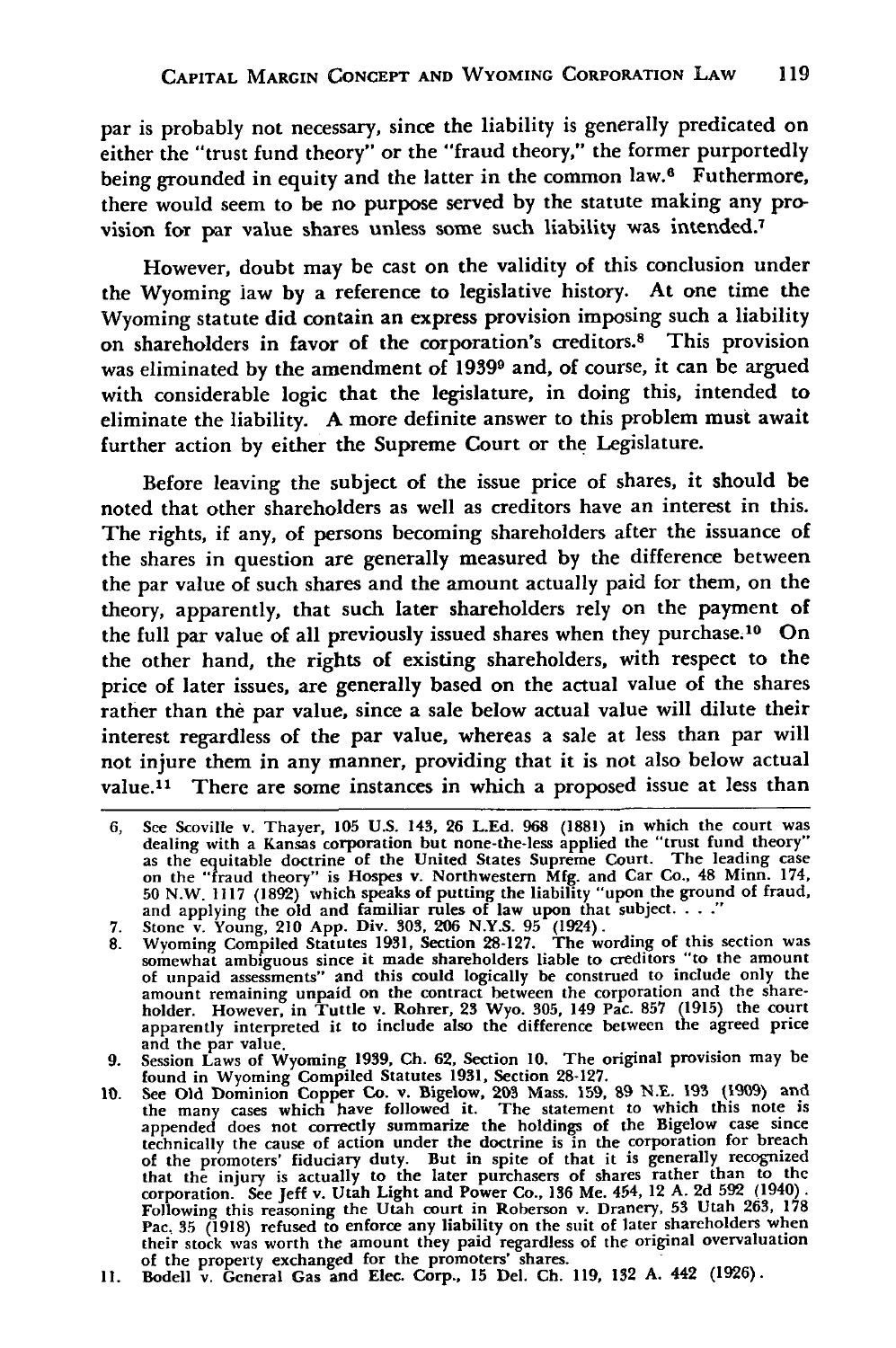par has been enjoined on the suit of a shareholder where the statute has expressly prohibited such issues.<sup>12</sup> Generally speaking, however, the rights of both subsequent and existing shareholders in this regard have not been predicated directly on any statutory provisions and the Wyoming Statute is not, therefore, more inadequate than others in this respect.

#### **MAINTAINING** THE **CAPITAL** MARGIN

The concepts of "stated capital" and "capital surplus," provided for by the Model Act, have their chief significance in the various roles respecting distributions of corporate assets to shareholders. Although ordinary dividends constitute the most usual type of such distributions, the term should also be understood to include the purchase by a corporation of its own shares, since such shares, when purchased, have no value to the corporation, and the end result of the transaction, so far as the corporation is concerned is merely a reduction of its net assets.

With respect to dividends, the Model Act provides that dividends may not be paid while the corporation is insolvent, or which will render it insolvent, and may be paid only out of unreserved earned surplus, with certain exceptions.<sup>13</sup> Surplus is defined as the excess of net assets over stated capital, and earned surplus is defined as the portion of surplus equal to the balance of the net profits, income and gains and loses from the date of incorporation.<sup>14</sup> Many other statutes contain provisions which are similar in substance although widely varied in form.<sup>15</sup>

By comparison, the Wyoming Statute only prohibits the payment of dividends when the corporation is insolvent or will be made insolvent by the dividend. On a different question the Wyoming Supreme Court has held that the impairment of a corporation's capital is not equivalent to insolvency.<sup>16</sup> Stated differently, the capital or capital stock is not to be treated as a liability for the purpose of determining solvency or insolvency of a corporation. This would seem obvious as a matter of principle, but confusion none-the-less exists as shown by court opinions and even some statutory provisions. 7 However, once this is understood it seems clear

<sup>12.</sup> Kraft v. Griffin Co., **82 App.** Div. **29, 81** N.Y.S. 438 **(1903).**

**<sup>13.</sup>** The Model Business Corporation Act, Section 40.

<sup>14.</sup> Ibid. Section 2. Stated more simply surplus is the excess of net assets over capital.<br>The chief difficulties in applying the formula occur in the valuation of various types of assets. To some extent the accepted accoun been crystallized into law **by** court decisions. Thus fixed assets must generally be carried at cost less depreciation whereas current assets such as raw materials and<br>inventory must generally be carried at the lower of cost or market value. See<br>Comment, "The Concept of Surplus as Applicable to Dividends,"

profits from the current or preceding year. Revised Code of Del. 1935, Section 1625.<br>See also the Nevada statute cited in note 17.<br>16. Harle-Haas Drug Company v. Rogers Drug Company, 19 Wyo. 35, 113 Pac. 791

**<sup>(1910).</sup> 17.** The Nevada provision on dividends speaks of the surplus of assets over "liabilities

including capital." Nevada Comp. Laws **1929,** Section **1625.** Similar language may be found in the court's opinion in Peters v. United States **Mfg.** Co., **13 Del. Ch. 11,** 114 **A. 598 (1921).**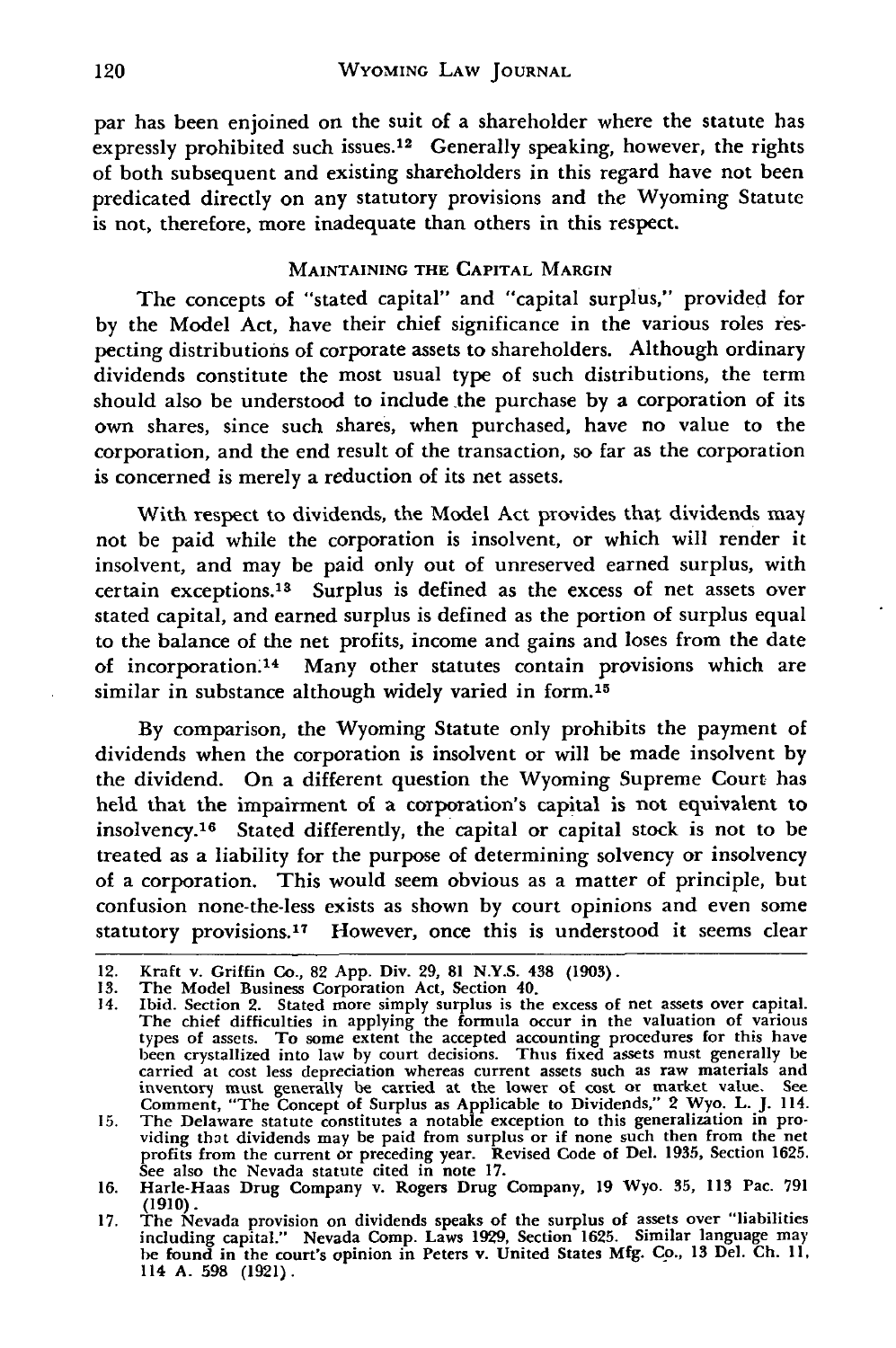that there is nothing in the Wyoming statute itself to prohibit a dividend which leaves the corporation with net assets less than the aggregate par value of its issued and outstanding shares. The question thus arises as to whether such a prohibition can be spelled out as a matter of general law.

In Mississippi and Massachusetts, which are among the few jurisdictions with statutes similar to Wyoming's on this point, the courts have been able to work out a rule prohibiting dividends which impair capital by the same line of reasoning which is used to support the requirement for paying full par on the issuance of shares.18 **If** net assets equal to the aggregate par value of the issued and outstanding shares are to be considered a trust fund for the protection of the corporation's creditors, then any distribution to stockholders which reduces net assets below this amount is a wrong to such creditors. But many courts, including the Wyoming court, have refused to accept the trust fund theory in this broad form.<sup>19</sup> Furthermore, the 1939 amendment to the statute eliminated an express provision forbidding dividends which impaired capital and, in view of this, it seems difficult to find any such restriction now by implication.<sup>20</sup>

A further obstacle under the Wyoming statute to any rule forbidding dividends which impair capital is found in the provision for no-par shares.<sup>21</sup> In the case of par value shares the capital which must be maintained against dividend distributions is determined by computing the total par value of all issued and outstanding shares, but no such measure is available for no par shares. The Model Act takes care of this by providing that the entire consideration received for no par shares shall be credited to "stated capital" except that the directors may allocate not more than twenty-five per cent of such consideration to "capital surplus."<sup>22</sup> By contrast the Wyoming statute is completely silent on the creation of capital by the issuance of shares. In view of this it seems impossible to spell out any restriction, short of insolvency, on the payment of dividends, in case of no-par shares, as it seems that substantially all of the consideration received for such shares could be credited to surplus rather than capital.<sup>23</sup>

As just indicated, surplus as well as capital may be created on the issuance of no-par shares. Likewise in the case of par value shares surplus will result when the issue price exceeds the par value. Such surplus is generally referred to as paid-in surplus, although the Model Act uses the term "capital surplus" and also includes under this designation surplus which results from a reduction of capital.<sup>24</sup> Obviously such surplus is not

**<sup>18.</sup>** Kimbraugh v. Davies, 104 Miss. **722, 61** So. **697** (1913); Spiegel v. Beacon Participations, Inc., **297** Mass. **398, 8 N.E. 2d 895 (1937). 19.** Harle-Haas Drug Company v. Rogers Drug Company, **19** Wyo. **35, 113** Pac. **791**

**<sup>(1910).</sup>** 20. Session Laws of Wyoming 1939, **Ch.** 62, Section 12. The previous provision may be found in Wyoming Revised Statutes **1931,** Section **28-131.**

<sup>21.</sup> Wyoming Compiled Statutes 1945, Section 44-120. 22. The Model Business Corporation Act, Section **19.**

**<sup>23.</sup>** See the discussion of this in Hills, *Model Corporation Act,* 48 Harv. L. R. 1334 at **pp. 1337-1338.** 24. The Model Corporation Act, Section **63.**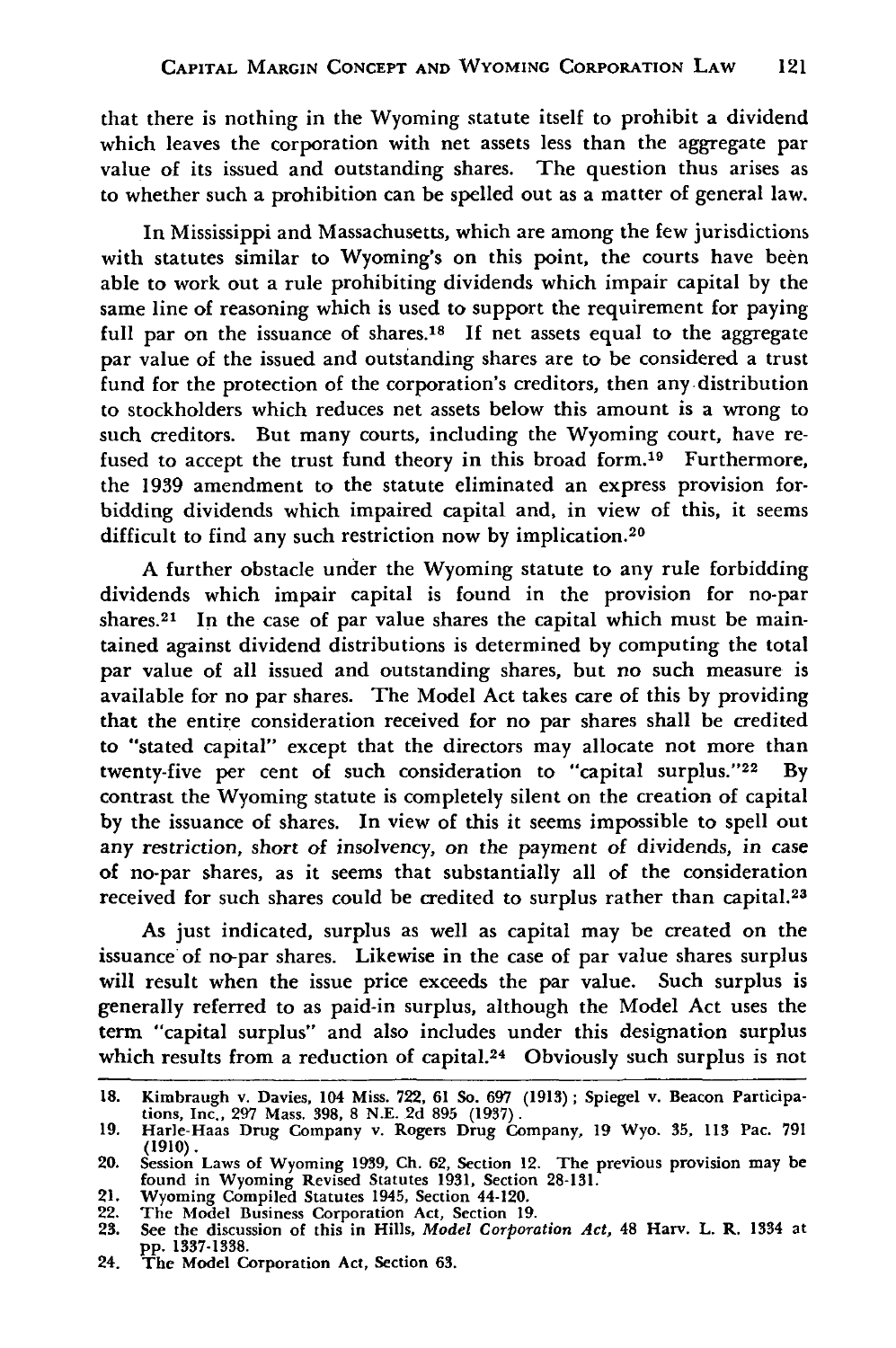the same as earned surplus and it should be treated differently for purposes of dividends. The Model Act allows the directors to pay cumulative preferred dividends from capital surplus, but otherwise allows the distribution of such surplus only when authorized **by** a two-thirds vote of the shareholders and then labels it a distribution in partial liquidation.25 However, the directors may use capital surplus to eliminate a deficit and thereby make subsequent earnings, which would otherwise have to be applied to the deficit, available for dividends.<sup>26</sup> This provision would seem to be in derogation of the capital margin theory, or at least to compromise the position of a capital surplus as a part of the capital margin. The restrictions on distributing capital surplus are imposed primarily for the protection of shareholders. Dividends from such surplus may be prejudicial to shareholders in several ways. In the first place the shareholders theoretically expect to have their investment retained **by** the corporation and used in its business rather than returned to them. Secondly, such dividends may give an untruthful appearance of successful operation, and lastly, the shareholder may pay federal income tax on what was not income at all but merely a return of his original investment. More will be said of the shareholders' rights in this respect in the next section on reducing the capital margin. So far as the Wyoming law on paid-in surplus is concerned, it need only be said that since the law makes no provision for establishing a capital figure, it obviously cannot provide any rules with respect to surplus, paid-in or otherwise.

As previously mentioned, the purchase **by** a corporation of its own shares in substance amounts to a distribution to shareholders . It differs from a dividend in that it is made to one shareholder rather than to all equally and has the effect of retiring the investment of such shareholder. Such a purchase will be unfair to other shareholders if the price at which it is made exceeds the value of the shares because in such event that shareholder will be getting more than his just proportion of the corporate assets. While this proposition has received some judicial recognition<sup>27</sup> it has not been included in any corporation statute so far as the writer has been able to determine.

On the other hand, the Model Act and most other modern statutes contain provisions designed to protect the creditors against impairment of the capital margin by such purchases. This is accomplished by allowing the corporation to make such purchases only from earned surplus with certain limited exceptions. <sup>28</sup>**A** similar rule can be worked out from the provisions found in some of the older statutes which prohibit in general terms any distributions to shareholders which impair capital.29 But ob-

**<sup>25.</sup>** Ibid., Section 41.

<sup>26.</sup> The Model Corporation Act, Section 63.<br>27. See the dissenting opinion of Epes, J. in Grace Securities Corporation v. Roberts<br>158 Va. 792, 164 S.E. 700 (1932). Dictum to the same effect may be found in Laue v. Bethlehem Steel Corp., 243 App. Div. **57,** 276 N.Y.S. **173** (1934). **28.** The Model Business Corporation Act, Section **5.**

<sup>29.</sup> Ashman v. Miller, 101 F. 2d **85 (CCA** 6 1939); Compare Schulte v. Boulevard Gardens Land Co., 164 Cal. 464, **129** Pac. **582 (1913).**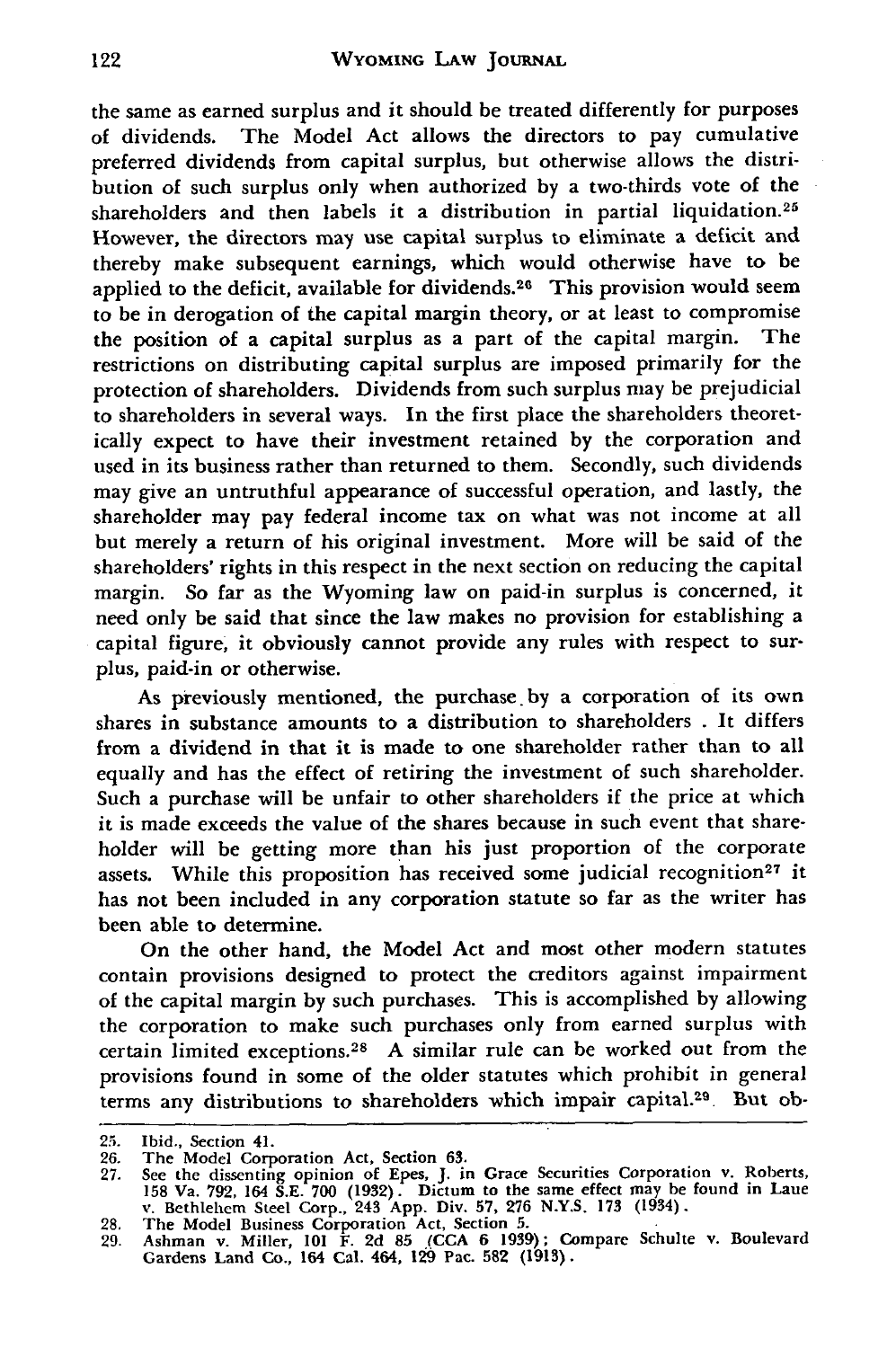viously no such rule can be spelled out under the Wyoming statute since it gives no recognition to the concept of legal or stated capital.30

Some of the older cases took an entirely different approach to this question and held that the purchase by a corporation of its own shares was prohibited by the doctrine of *ultra vires*.<sup>31</sup> This, of course, amounts to a flat prohibition of such purchases under any circumstances and without regard to the financial condition of the corporation. This rule has been justly criticized on the ground that the doctrine of *ultra vires* pertains only to the business being carried on by the corporation and not to the management of its internal financial affairs.<sup>32</sup> But in any event such a rule would not seem possible in Wyoming since the 1939 amendment which repealed the express prohibition of such purchases previously included in the statute.<sup>33</sup>

In the interest of completeness it should be noted that certain exceptions have generally been recognized to the rules prohibiting or restricting the purchase of treasury shares. As codified by the Model Act these include purchases made to eliminate fractional shares, collect indebtedness, pay dissenting shareholders in reorganizations, and to effect the retirement of redeemable shares.3 <sup>4</sup>

#### **REDUCING THE CAPITAL MARGIN**

In one sense, anytime the net assets of a corporation fall below the aggregate par value of its issued and outstanding shares through unfavorable business operations, the capital has been reduced. This, however, is generally referred to as an impairment of capital and the term "reduction of capital" is used to describe a reduction .of the capital figures or stated capital. Such a reduction does not in itself, involve any reduction in net assets. However, it may be followed by a distribution of the surplus which will result from any such reduction of capital which exceeds in amount the amount of any prior deficit. As a matter of mechanics such a reduction may be accomplished in a number of different ways; some of which necessarily involve distributions in partial liquidation and others of which do not. The Model Act contains a number of sections, designed for the protection of creditors and shareholders, governing these various methods of reducing capital.

The general provisions for a reduction of capital under the Model Act are included in Section **62** which provides that, in cases where the proposed

**<sup>30.</sup>** It is interesting to note that in Massachusetts, which has a statute similar to Wyo-ing's in prohibiting dividends only in the event of insolvency, a corporation is in permitted to purchase its own shares even though it amounts to reduction of capital<br>scriggins v. Thomas Dalby Co., 290 Mass. 414, 195 N.E. 749 (1935). This, of course<br>is not consistent with the judge-made rule on divide

<sup>34.</sup> The Model Corporation Act, Section **5.**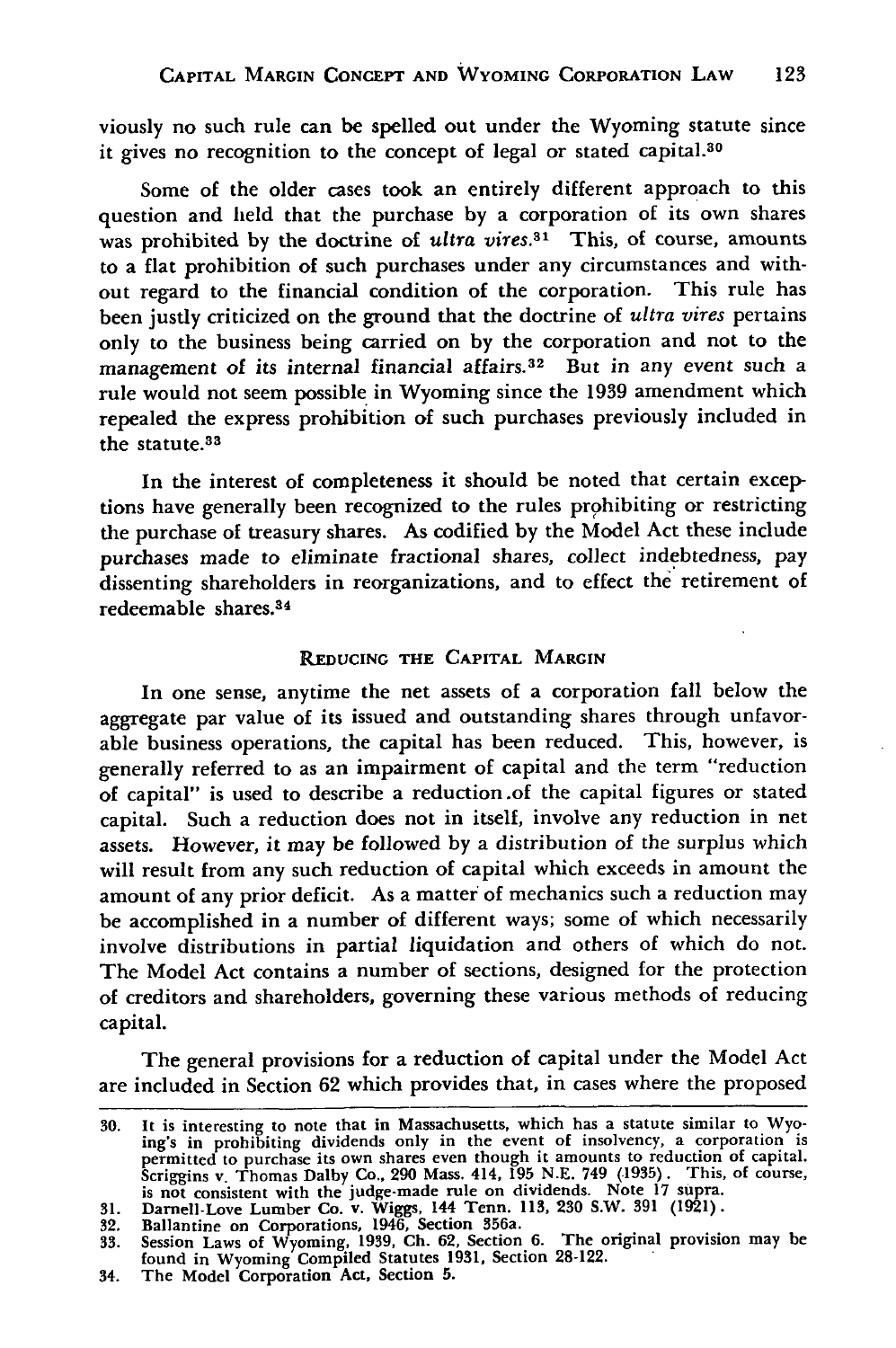reduction does not require an amendment of the articles or the cancellation of shares, the reduction can be accomplished **by** the affirmative vote of a majority of the shares entitled to vote. The plan for reduction is to be proposed **by** a resolution of the directors, and a statement concerning the reduction must be filed with an appropriate state official. Under these provisions a reduction of capital can be accomplished if the corporation has no par shares or, in the case of par value shares, if the total stated capital exceeds the aggregate par value of the issued shares. **Also** a reduction of capital under this section could be effected **by** reducing the number of issued and outstanding shares. **If** the reduction is to be accomplished **by** reducing the par value of the issued shares or **by** changing such shares from par value to no par value, then it is necessary to proceed under the provisions for amending the articles.<sup>35</sup> The principal substantive difference between these sections and the one just described is the requirement for a two-thirds vote to amend the articles rather than the simple majority required for a reduction of capital without amendment. Reduction of capital **by** the cancellation of treasury shares or the redemption of redeemable shares will be considered later.

As mentioned previously the reduction of capital, in itself, does not result in any reduction of net assets. However, unless the reduction of capital is made for the purpose of eliminating a deficit it will normally be followed by a distribution to the shareholders. Such distributions are accurately designated **by** the Model Act as "Distributions in Partial Liquidation."<sup>36</sup> The Act provides that such distributions may be made either from stated capital or from capital surplus, but it would seem that stated capital should be available for this purpose only to the extent that the distribution is accompanied **by** a reduction of capital. A further section of the Act provides that all surplus created by a reduction of capital is to be deemed capital surplus.<sup>37</sup> The interests of the corporation's creditors in this are protected by the Act only to the extent that it forbids such distributions when the corporation is insolvent or when the corporation will be made insolvent **by** the distribution. While this might be considered an abandonment of the capital margin theory it is no more so than the rule which permits the corporation to begin business in the first place without a substantial amount of capital paid in. On the other hand the Act gives considerable recognition to the shareholders' rights in this respect. In the first place such a distribution may be made only with the affirmative vote of two-thirds of the shares of each class entitled to vote. Secondly, no such distribution may be made on any class of shares unless the cumulative dividends on all prior classes are fully paid, nor may any such distribution be made on any **class** of shares if it will reduce the

**<sup>35.</sup> Ibid.** Section **53 through 58. 36. Ibid.,** Section **41. 37. Ibid.,** Section **63.**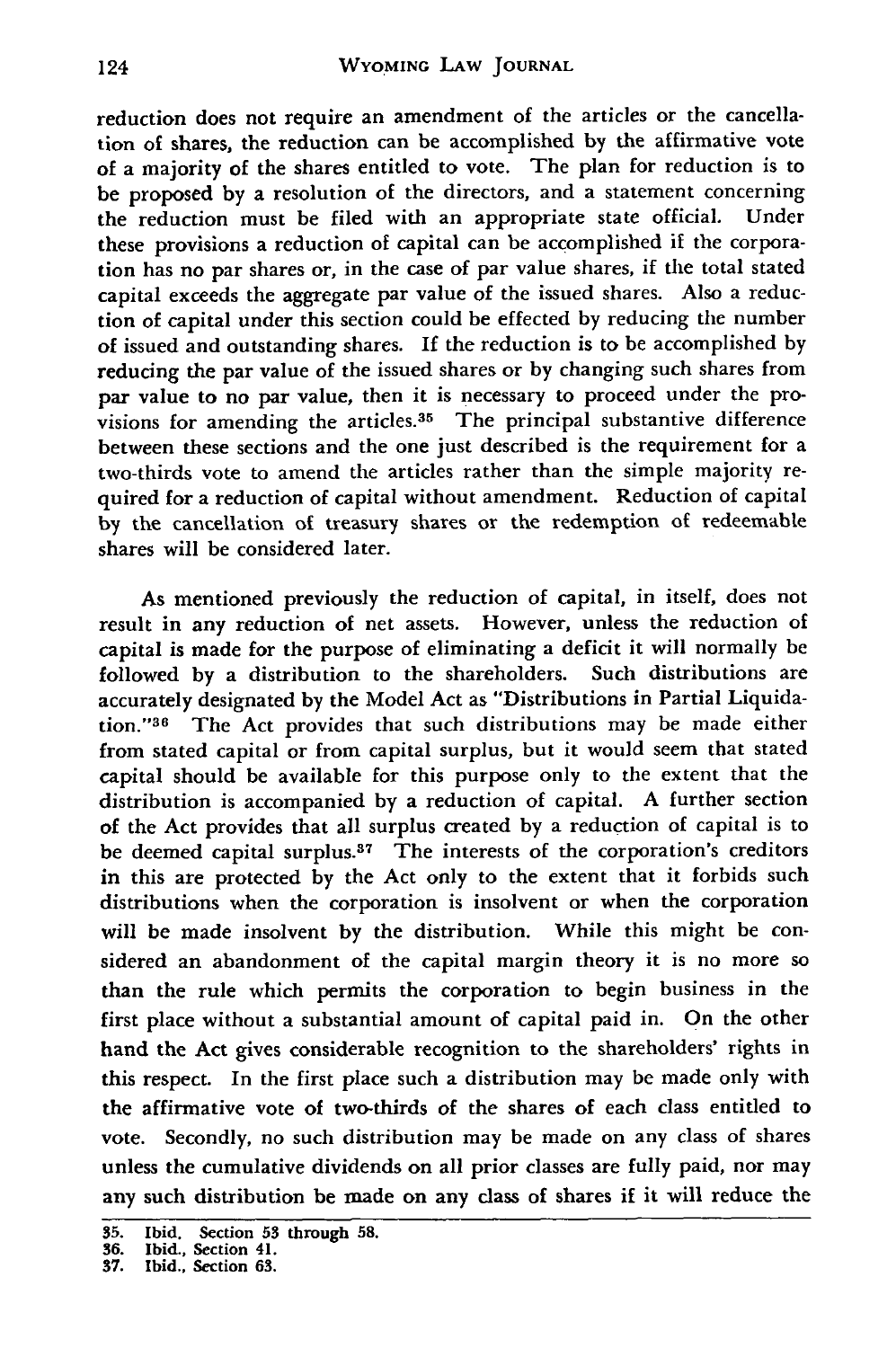**net** assets below the total liquidation preferences of all shares having equal or prior rank.38

The provisions of the Model Act concerning the reduction of capital by the cancellation of reacquired shares are somewhat confusing. Even at the risk of departing somewhat from the general theme of this paper it seems desirable to explore these difficulties in some detail, since it is matter that should be given thought in any state considering the adoption of legislation patterned after the Model Act. As noted in the previous section, the Act permits the purchase of treasury shares only from earned surplus. Such a purchase, then, would seem to result in a reduction of earned surplus but no reduction in capital. A further section provides for the cancellation of such shares **by** resolution of the directors and requires that a statement concerning the cancellation be filed with the appropriate state official.<sup>39</sup> The cancellation would appear to be the stage at which the reduction of capital occurs, 40 but doubt is cast on this **by** a still further provision. Section **63** provides that the surplus created **by** a reduction of capital shall be deemed capital surplus, but goes on to state that where such reduction is accomplished by the cancellation of treasury shares, such surplus shall only be created to the extent that the stated capital represented **by** such shares exceeded the cost of such shares to the corporation. This latter restriction can only be complied with if some reduction in capital occurred on the acquisition of the shares **by** the corporation. The section was undoubtedly drafted in the light of the common accounting practice with reference to treasury shares, which in fact shows a reduction of capital to the extent of the par value of such shares and then "restricts" earned surplus to the same amount. The effect of the restriction, of course, is to make such surplus unavailable for dividends or further purchases of treasury shares until the restriction is removed. Although the Act recognizes the concept of restricted surplus,<sup>41</sup> it makes no provision for the manner in which the restriction is to be removed in these circumstances. Presumably the restriction disappears when the shares are cancelled. The effect of the cancellation of treasury shares, then, is to create earned surplus rather than capital surplus, and such surplus will be available for distribution as dividends or for the purchase of more treasury shares without complying with the requirements established for distributions in partial liquidation. This, of course, is clearly contrary to the principles controlling the distribution of surplus resulting from other methods of capital reduction.

The Act also provides for a reduction of capital **by** the purchase or redemption of redeemable preferred shares. 42 Such shares are cancelled automatically upon redemption or purchase, and thereupon revert to the

**<sup>38.</sup>** Ibid., Section **62. 39.** Ibid., Section **61.**

<sup>40.</sup> As a matter of fact, this is expressly stated in the Act, Section **61.**

<sup>41.</sup> Section **63** provides that reserves may be created from earned surplus and that such surplus shall be restricted to such extent. This, of course, is **a** different type of restriction than we are concerned with here but the effect is the same.

<sup>42.</sup> Ibid., Section **60.**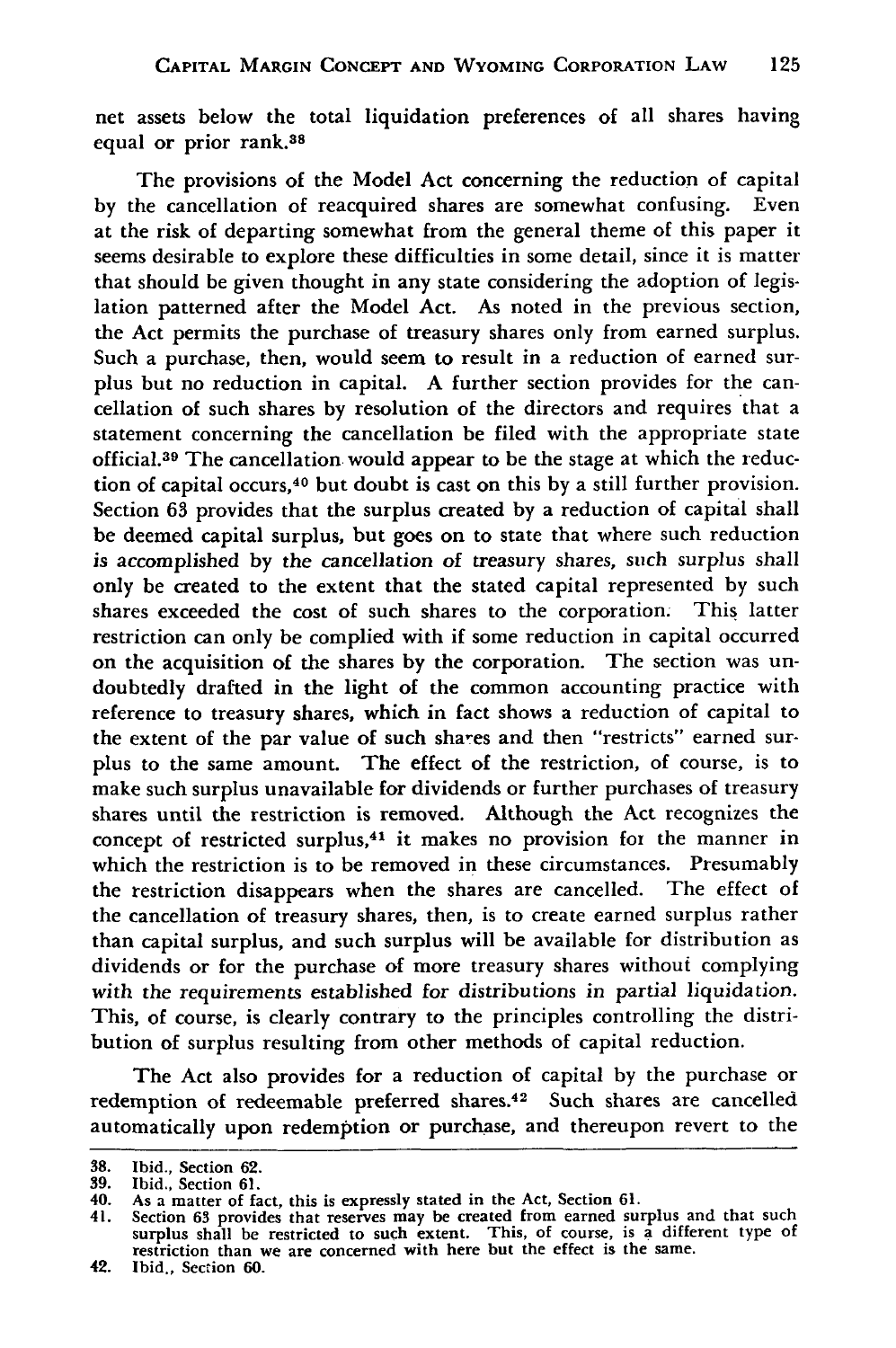status of authorized but unissued shares unless the articles provide that such shares may not be reissued. In keeping with the theory that redeemable shares do not form a permanent part of the capital structure the Act only forbids their redemption when the corporation would be rendered insolvent or the net assets would be reduced below the aggregate liquidation preferences of shares with prior or equal liquidation rights.<sup>43</sup> There is no restriction that such shares may be redeemed only from surplus.

Turning now to the Wyoming Statute we find only one provision relating to the reduction of capital and it is rather ambiguous to say the least. Section 44-131 provides that a corporation may "increase or diminish its capital stock by complying with the provisions of this article, to any amount which may be deemed sufficient and proper for the purposes of the corporation. . . **."** Succeeding sections then specify the procedure for making such change, requiring among other things a two-thirds vote of the shareholders and the filing of a certificate of such action with the Secretary of State. All of these sections taken together raise a considerable question as to whether they refer to increasing or reducing the capital amount, as we have been considering it or, on the other hand, to changing the authorized capital as provided for **by** the certificate of incorporation.

In favor of the latter construction it may be noted that these same sections authorize other changes, such as changing the name of the corporation, or the nature of its business, which in effect amount to amendments of the certificate of incorporation. There is no other provision of the statute which authorizes such amendments. Furthermore, it would not be possible to increase the capital, in the sense we have been considering the term, merely by such action. Somebody has to purchase the shares and pay for them. On the other hand, the authorized capital may be increased or reduced by an amendment of the certificate.

In favor of the opposite conclusion it might be contended that the proviso limiting the reduction of capital to an amount sufficient for the business of the corporation indicates that the legislature had in mind the actual capital resulting from the issuance of shares. But in view of the fact that the statute does not require any particular amount of capital to be paid in on the organization of a corporation, the proviso seems meaningless even when so construed. Section 44-134 requires that the certificate to be filed in connection with the change must state the "amount of capital actually paid in . **. . ."** This clearly indicates that the provision was intended to cover a reduction in capital, not merely a reduction in authorized capital. But viewing the statute as a whole this provision seems somewhat meaningless too. At one time the statute required the filing of a certificate showing the amount of capital stock originally paid in, but this provision was repealed by the 1939 amendment, and in view of this, there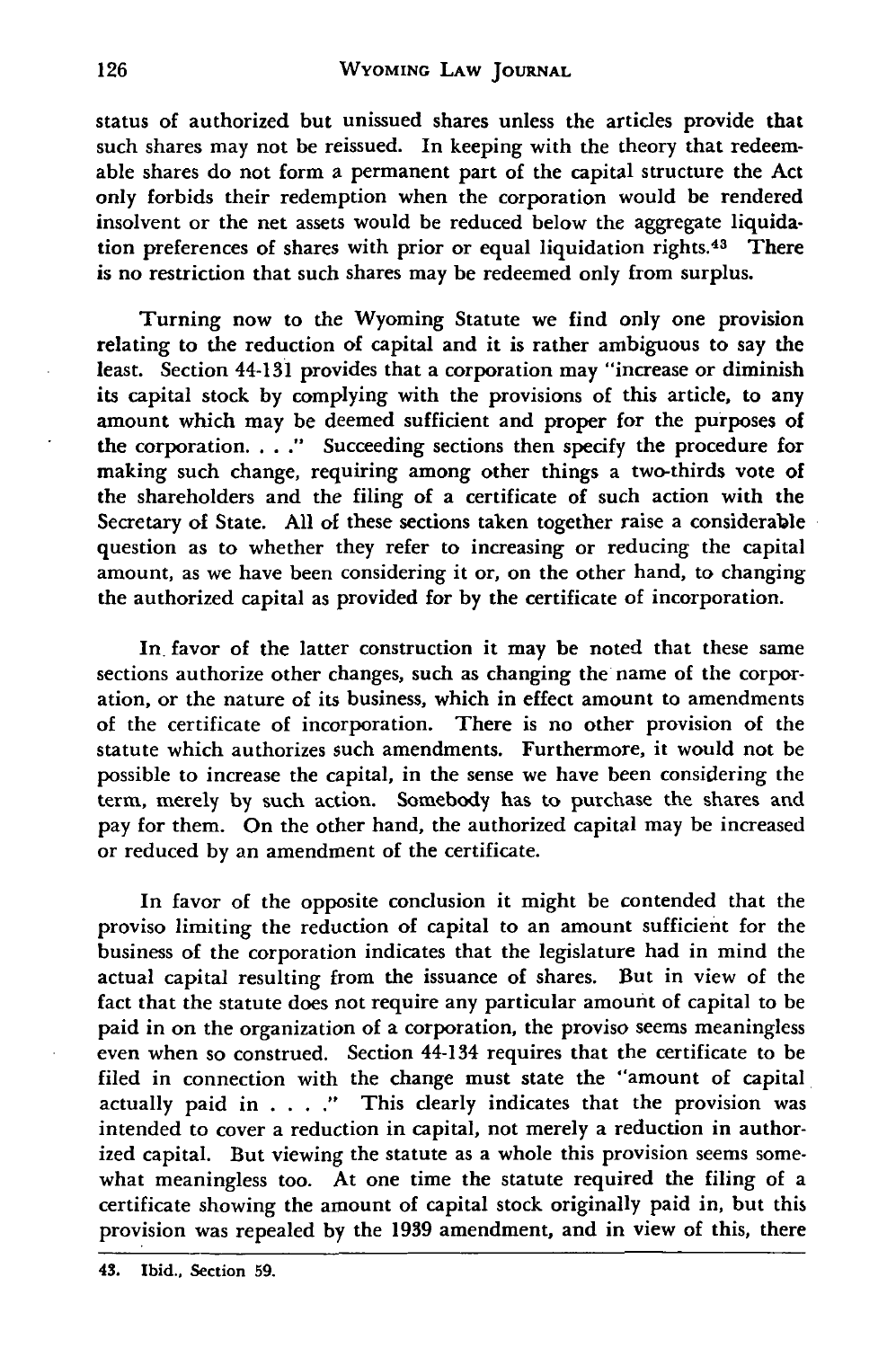does not seem to be any purpose to serve **by** requiring a filing in connection with a reduction of capital.<sup>44</sup>

**By** way of conclusion, it can only be said that the Wyoming statute is completely inadequate in providing means for the reduction of capital. In the absence of express statutory authorization, such as that found in the Model Act for example, it is at least arguable that no such reduction can be made which will operate to change the interest of any shareholder without his consent.

#### **CRITICAL EVALUATION**

Probably the most serious charge that can be made against the **Wyo**ming Statute is that it makes for uncertainty. To a large extent this uncertainty is due to the fact that the statute does not contain answers to questions which are customarily governed by express statutory provisions. The result is that such questions for the most part must remain completely up in the air unless and until the Wyoming Supreme Court gives an answer, since there is no general common law of corporations on which to fall back in the absence of statute. On the other hand there is a considerable amount of uniformity among corporation statutes (the Wyoming statute excepted, of course), and the temptation is strong to assume the same answer to a given question in Wyoming, where there is no applicable statute, as is reached in almost every other state by express statutory provisions. But such a process involves considerable danger because it is possible that the legislature had quite revolutionary motives in enacting the 1939 amendments.

Taken altogether the various changes made by this amendment seem to represent a conscious effort to abolish the capital margin concept *in toto.* Thus there is no requirement for an original margin of paid-in capital nor is there any rule against impairing such capital margin by distributions to shareholders. It would seem to follow that there is consequently no need to regulate the reduction of such capital margin, although the absence of statutory provisions on this last matter is apt to be construed as a complete lack of authorization to make such reductions rather than as a grant of complete license with respect to them.

As a matter of legal principle, this abandonment of the capital margin requirement cannot be greatly criticized. Under the provisions of modern statutes the capital margin requirements do not provide any siginificant protection for the creditors of a corporation for the simple reason that they do not require any substantial minimum of original paid-in capital.<sup>45</sup> It is doubtful that any satisfactory requirement of that sort can be worked

<sup>44.</sup> Session Laws of Wyoming, 1939, **Ch. 62,** Section **11.** The original provision may be

found in Wyoming Compiled Statutes, 1939, Section 28-130.<br>45. The Model Act, Section 51, provides that before the corporation can begin business<br>there must have been paid for the issuance of shares consideration of the val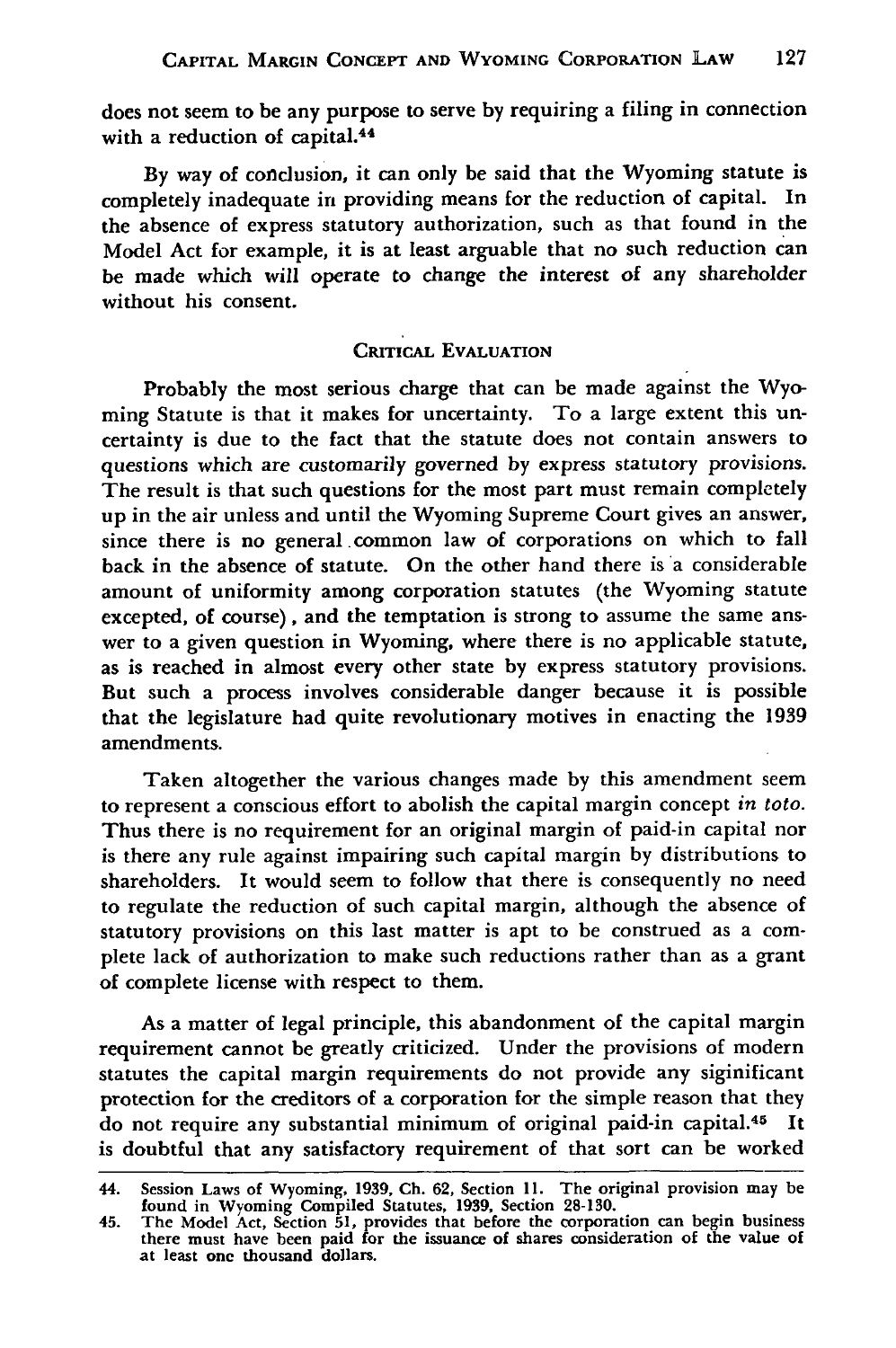out. Obviously the amount of capital necessary in any particular case will depend largely on the size and nature of the business to be conducted. It has been suggested, as a substitute for capital requirements, that corporations be required to retain a certain ratio of assets over liabilities.<sup>46</sup> But even such a provision would seem too inflexible to work fairly in all situations. In the last analysis there is probably nothing wrong with putting the burden on the creditor to determine, in each instance, if the resources of the corporation are sufficient to merit the contemplated credit.

But even if this is conceded it may still be argued that, however inadequate the original capital margin might have been, the creditors should be protected in that amount against distributions to the shareholders. This argument, of course, applies only in favor of creditors becoming such prior to the distribution. When so limited the idea appears to be simply a large extension of the rule of fraudulent conveyances which makes void as to creditors any voluntary transfer by an insolvent. Considering .the question in this light, it is hard to justify such a discrimination against corporate debtors. Furthermore, the argument loses its validity entirely when we remember that under most of the modern statutes, of which the Model Act is a fair sample, the capital margin can be reduced to a nominal amount by stockholder action and without any regard to the rights of existing creditors.

The above discussion is not intended to demonstrate that the Wyoming statute is the best possible corporation law, or even that it is superior to the Model Act and similar statutes. In the writer's opinion, quite the contrary is true. In general, there is much to be gained by following convention unless some good reason suggests itself for not doing so. Wyoming lawyers could work with more assurance, and with greater benefit from the decisions and practices of other states, if the Wyoming statute conformed more nearly to the prevailing form. On many of these questions, it is of principal importance that there be a clear and definite rule. The substance of the rule is unimportant by comparison.

Furthermore, even though the modern version of the capital margin concept is of little value in protecting creditors of corporations, it does serve to protect certain legitimate interests of shareholders. For example, each is entitled to some assurance that he has received a fair proportionate interest in the corporation on the basis of his investment. Likewise, the shareholder is entitled to have his investment retained in the corporation and used in the conduct of the business until the shareholders as a body

<sup>46.</sup> See Ballantine and Hills, "Corporate Capital and Restrictions on Dividends Under Modem Corporation Laws," 23 Calif. L. R. 229. at P. 262. Prior to 1939 the Wyoming statute contained a completely ambiguous provision that was probably<br>intended to express some such restriction. It provided that the indebtedness of the<br>company should not exceed its capital stock. See Wyo. Comp. S